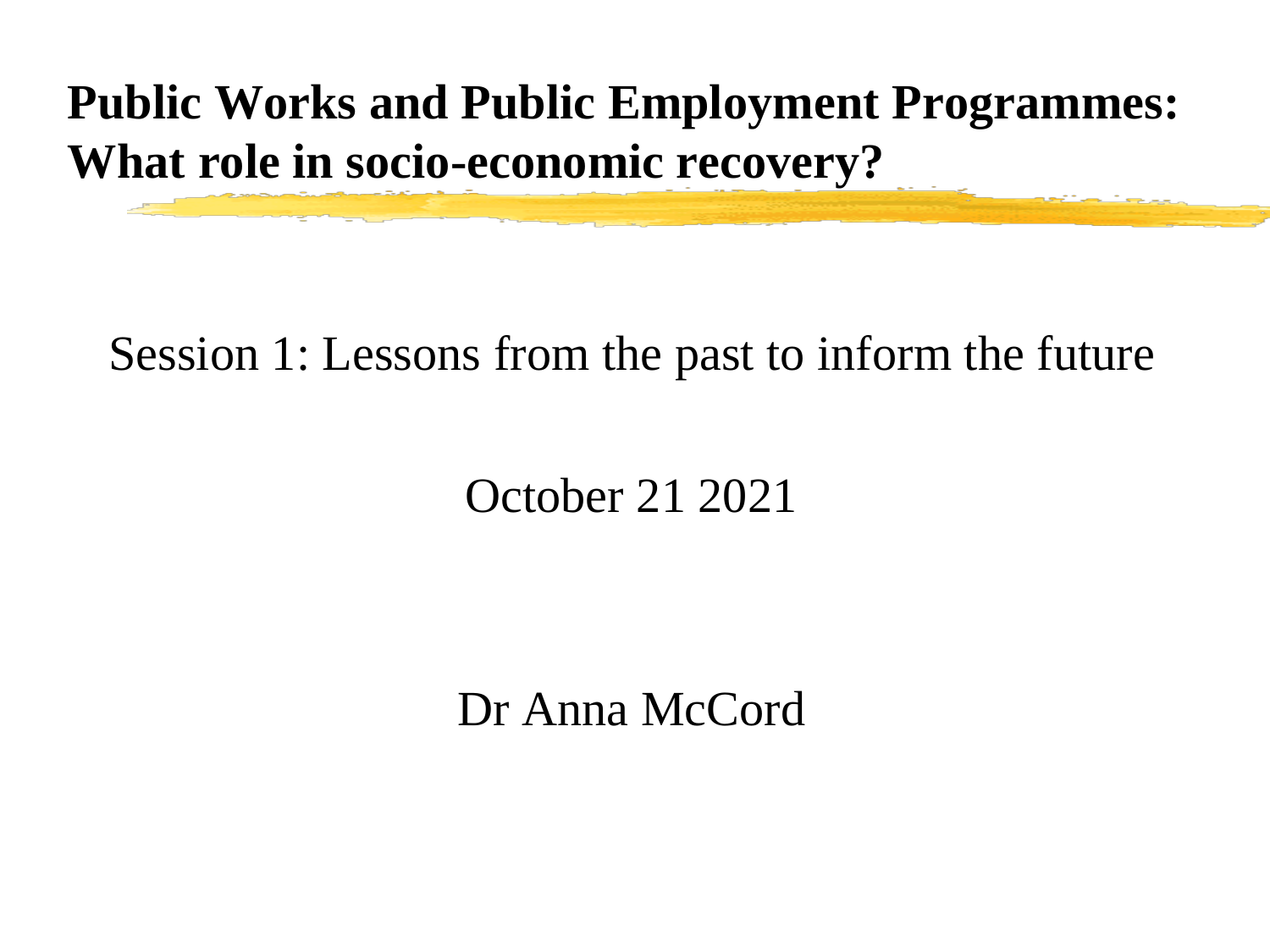# Findings from '100 Years of PWP in the ILO'

- ILO Centenary celebration 1919-2019
- Coauthors: Lieuw-Kie-Song, Tsukamoto, Tessem and Donnges
- Collaborative project, with current and past EIIP staff
- Explore history of PWP in the ILO
- ➢ ILO as visionary thought leader in terms of employment & economic policy as well as technical innovation and technical assistance
- ➢ Fascinating story, PWP in ILO mirror ideological, institutional and geopolitical shifts over decade
- $\triangleright$  Highly relevant today need for strategic and mass scale employment creation to address global development and climate challenges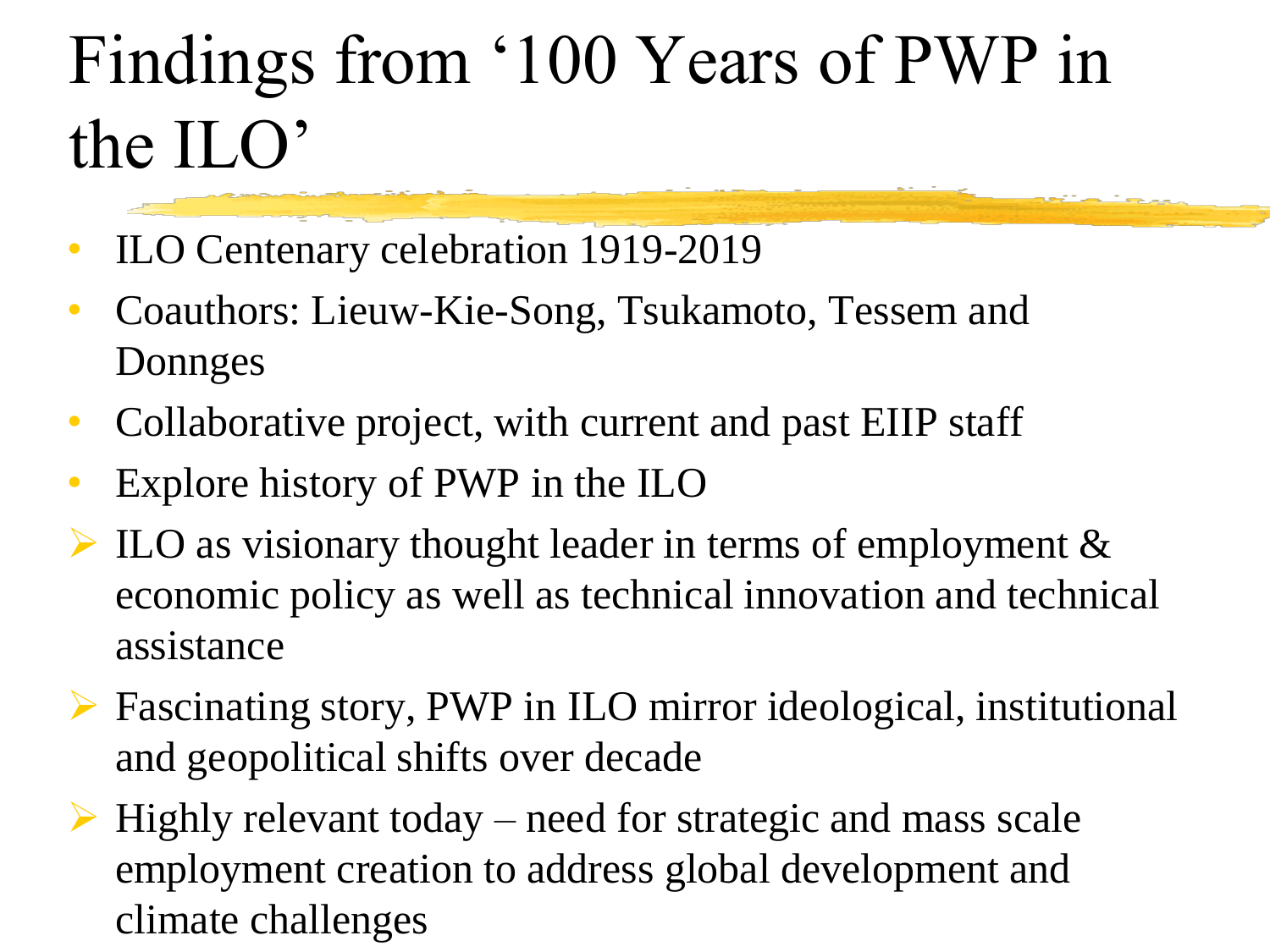#### Structure

- Sketch out history
	- share flavour of key developments over time to give background and context to the following seminars
- Main themes & lessons
- Highlight why relevant today
- Context for remaining sessions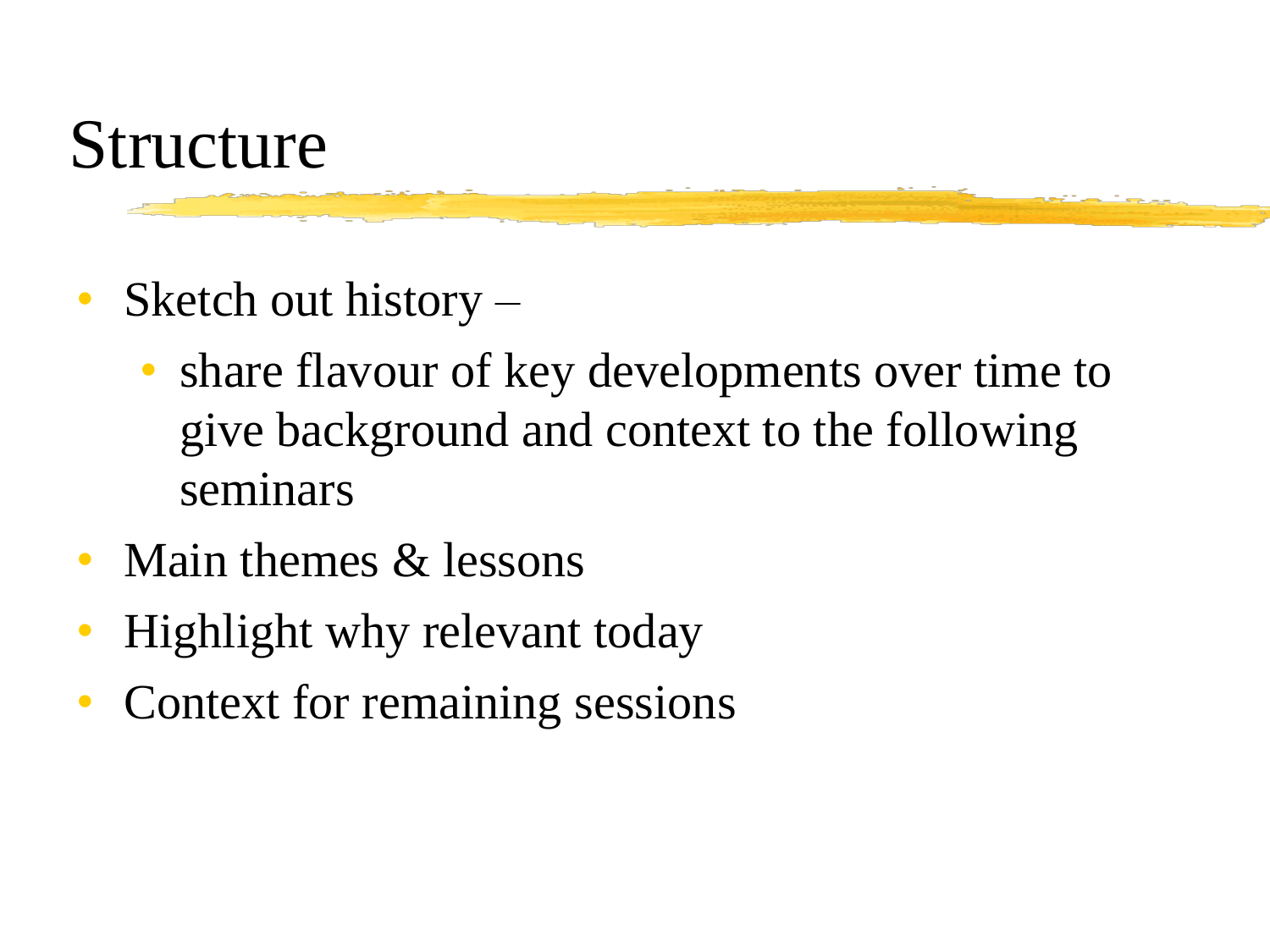## History of PWP

- Long history of PWP as response to inadequate labour demand during periods of economic transitions – documented in UK during 1500s
- Low paid and unattractive arbitrary work with limited productive value - disincentive to applicants
- 19<sup>th</sup> century PWP as component of social policy in Europe
- Initial experiments in countercyclical public spending eg *Freycinet* Plan France, 1870s – accelerate spending on railways, canals and ports in response to recession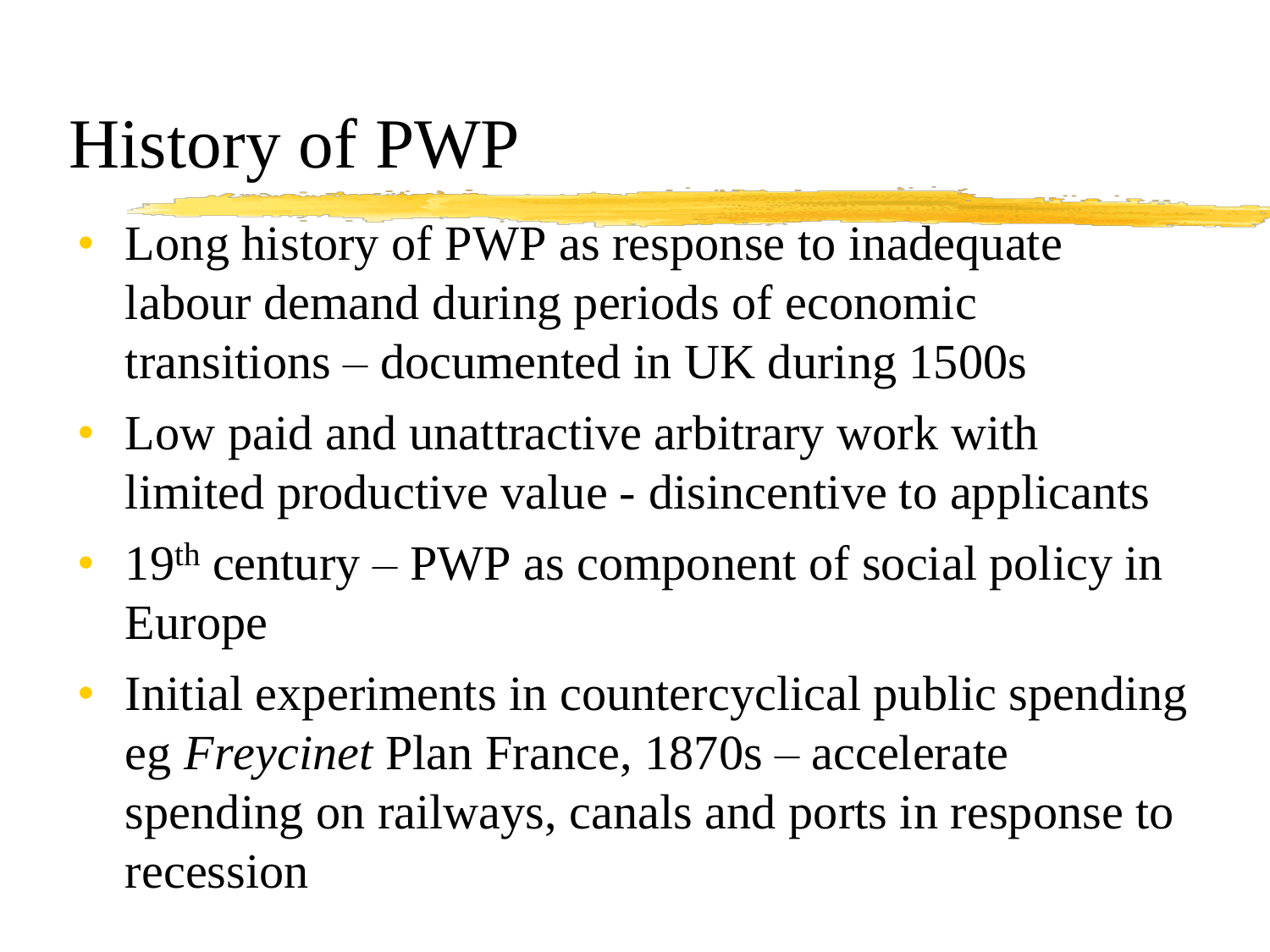# PWP Part of Discourse of Recovery post WW1

- Urgent need for relief, employment and public investment in reconstruction
- Fear of radicalism if labour challenges not addressed
- Awareness that unemployment and poor labour conditions were key drivers of social and political instability - 20 million deaths in WW1
- PWP part of policy discourse in response to social and economic dislocation post WW1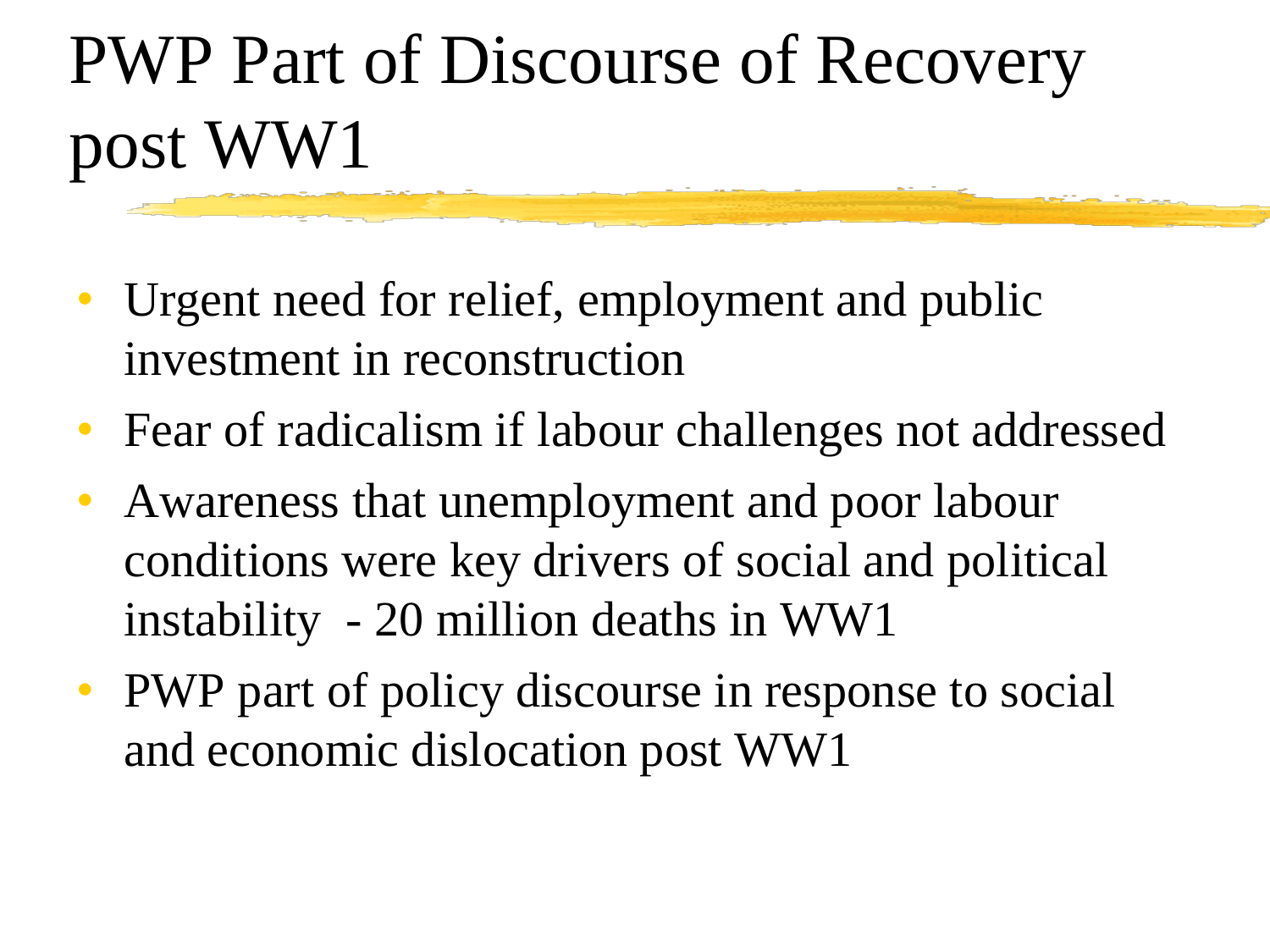## Part XIII of 1919 Versailles Peace Treaty - Labour

- Versailles treaty established League of Nations
- 'the establishment of **universal peace [...] can be established only if it is based upon social justice'**
- **'conditions of labour** exist **involving such injustice**, hardship and privation to **large numbers of people** as to **produce unrest** so great **that the peace and harmony of the world are imperilled**; and an improvement of those conditions is urgently required:'
- 'moved by sentiments of **justice and humanity** as well as by the **desire to secure the permanent peace** of the world'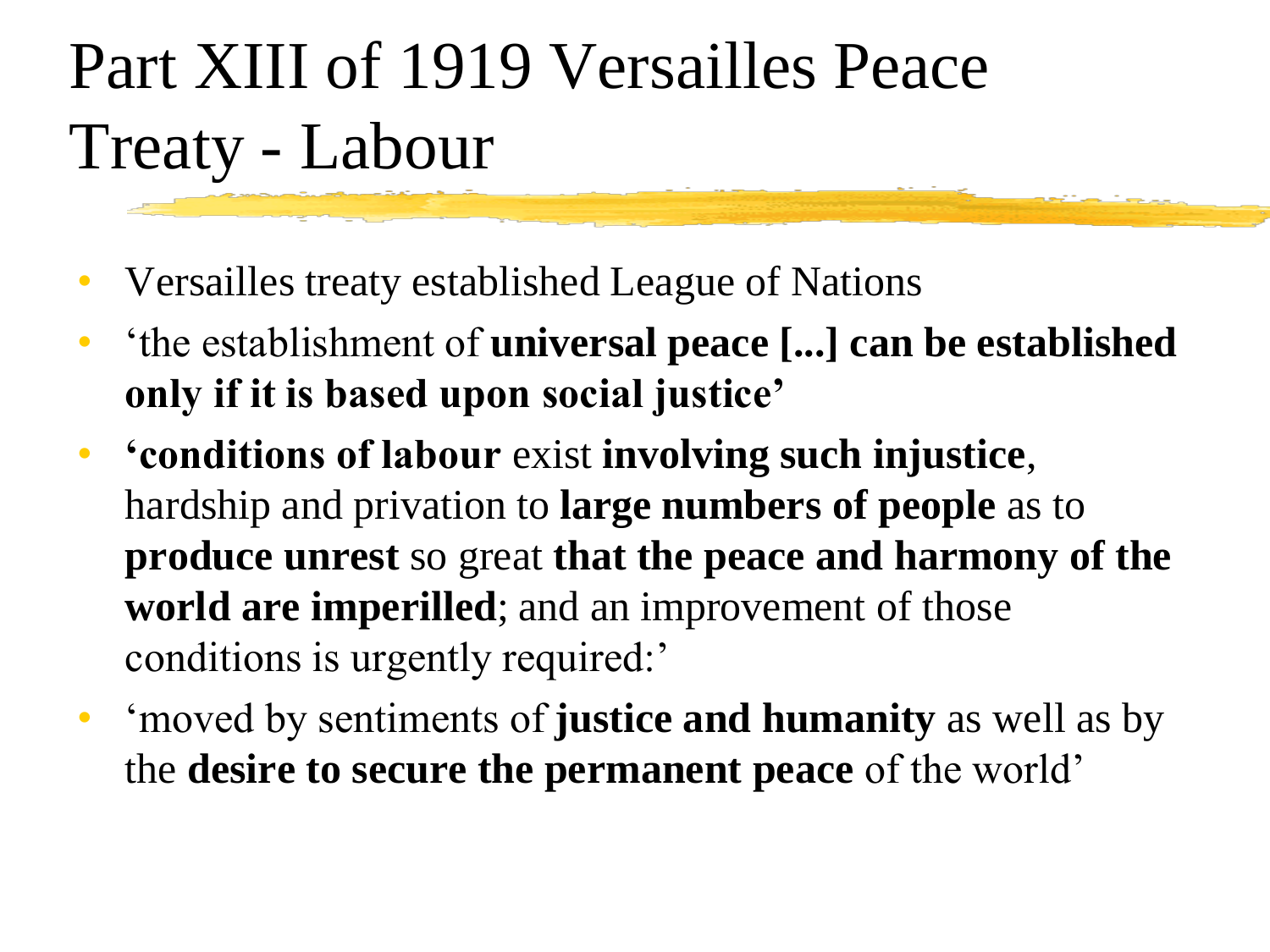### ILO Mandate

- ILO created under Versailles treaty as affiliate to League of Nations, to address challenge of labour
- ILO in 1919 tasked with the prevention of **unemployment** & the **provision of social protection**  (along with labour regulation)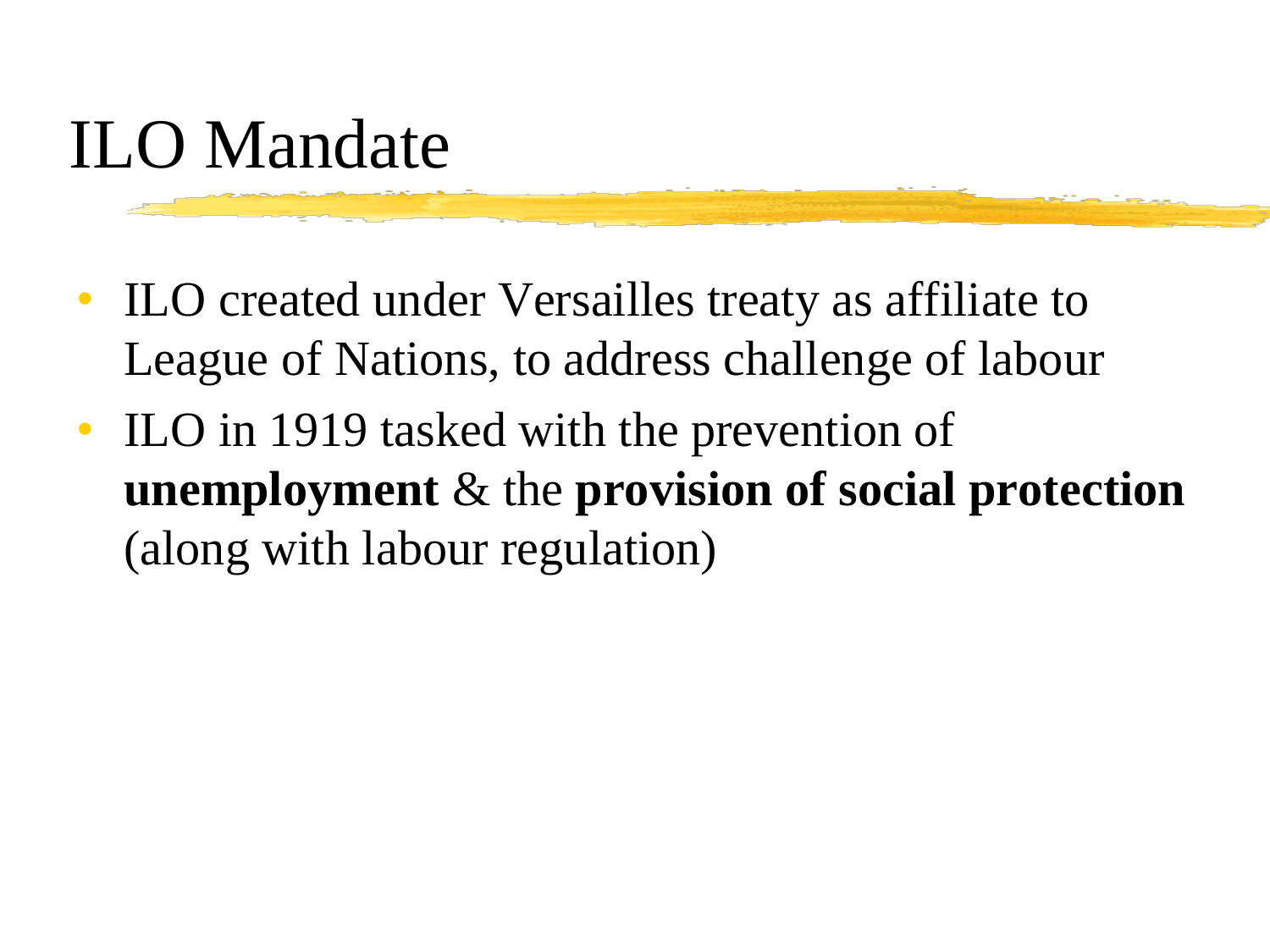## First Session of International Labour Conference 1919

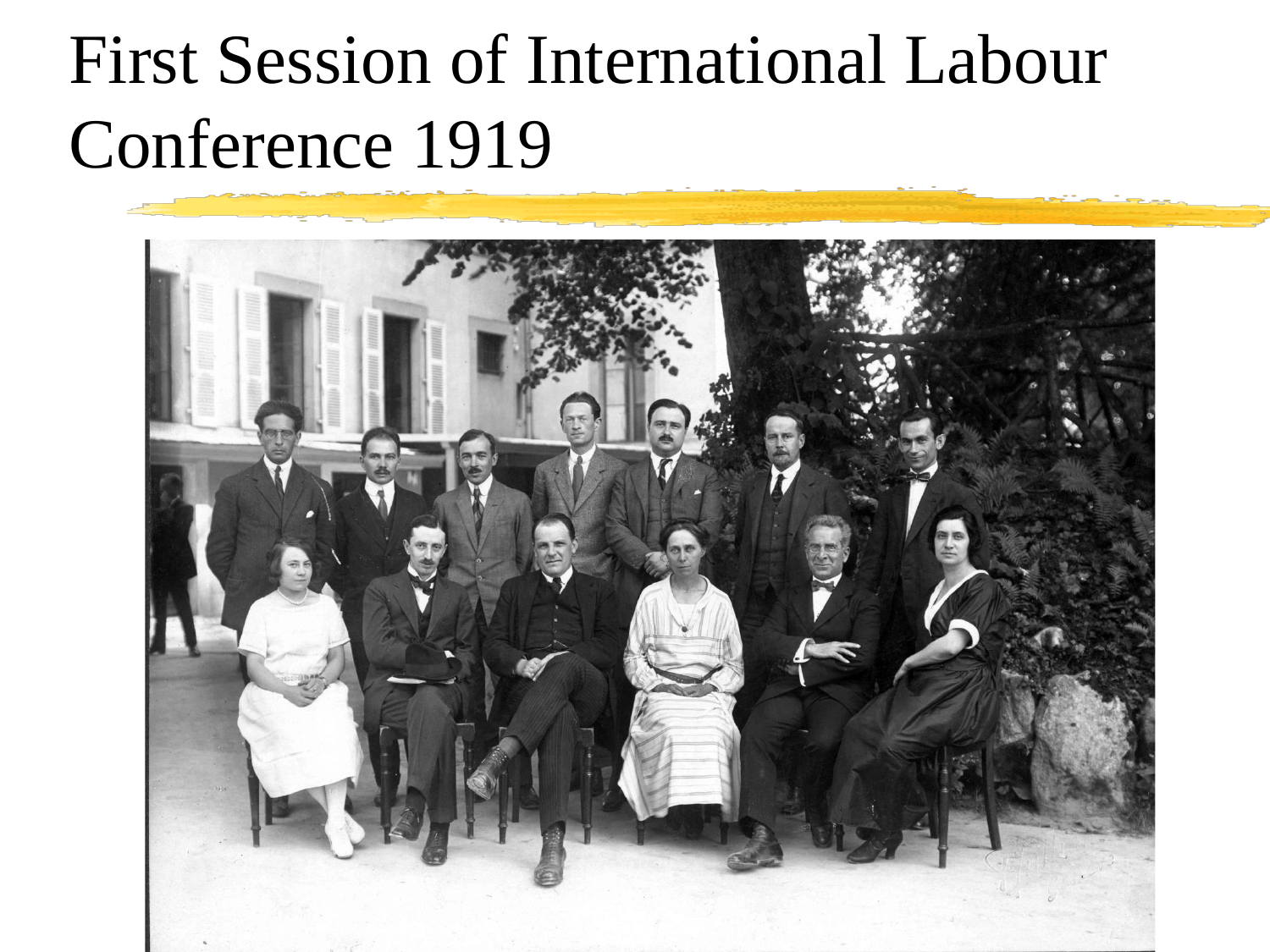## ILO Priorities in 1919

➢ **promoting interventions to alleviate mass unemployment directly**

- unemployment was 2<sup>nd</sup> agenda item at 1<sup>st</sup> International Labour Conference (ILC)
- ILO's first Recommendation (No.1 Unemployment Recommendation) included;
	- advance planning of public works
	- mass public employment in place of 'relief' (cash transfers)
	- state intervention rescheduling public spending to finance public employment at time of need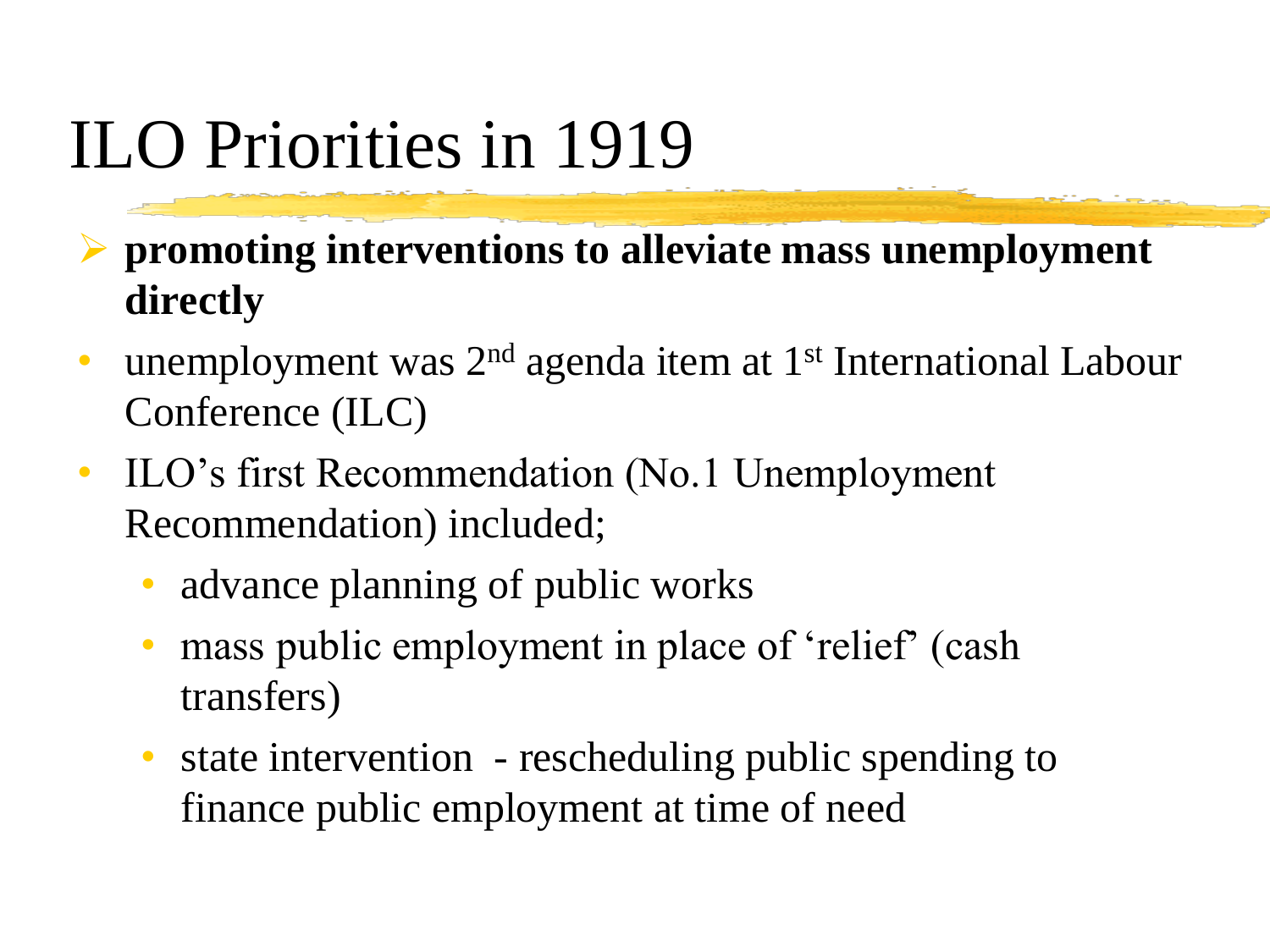## ILO PWP in 20s & 30s

- $1920s -$ 
	- promote national PWP for post WW1 stabilisation and peace consolidation
- $1930s -$ 
	- create global PWP inventory
	- promote design innovations
	- develop first PWP policy (1935)
	- propose large scale systematic and coordinated PWP
	- lobby to create central international authority to coordinate PWP and financing
	- consistent with Keynes (General Theory 1936)
	- planning disrupted by WW2 before institution realised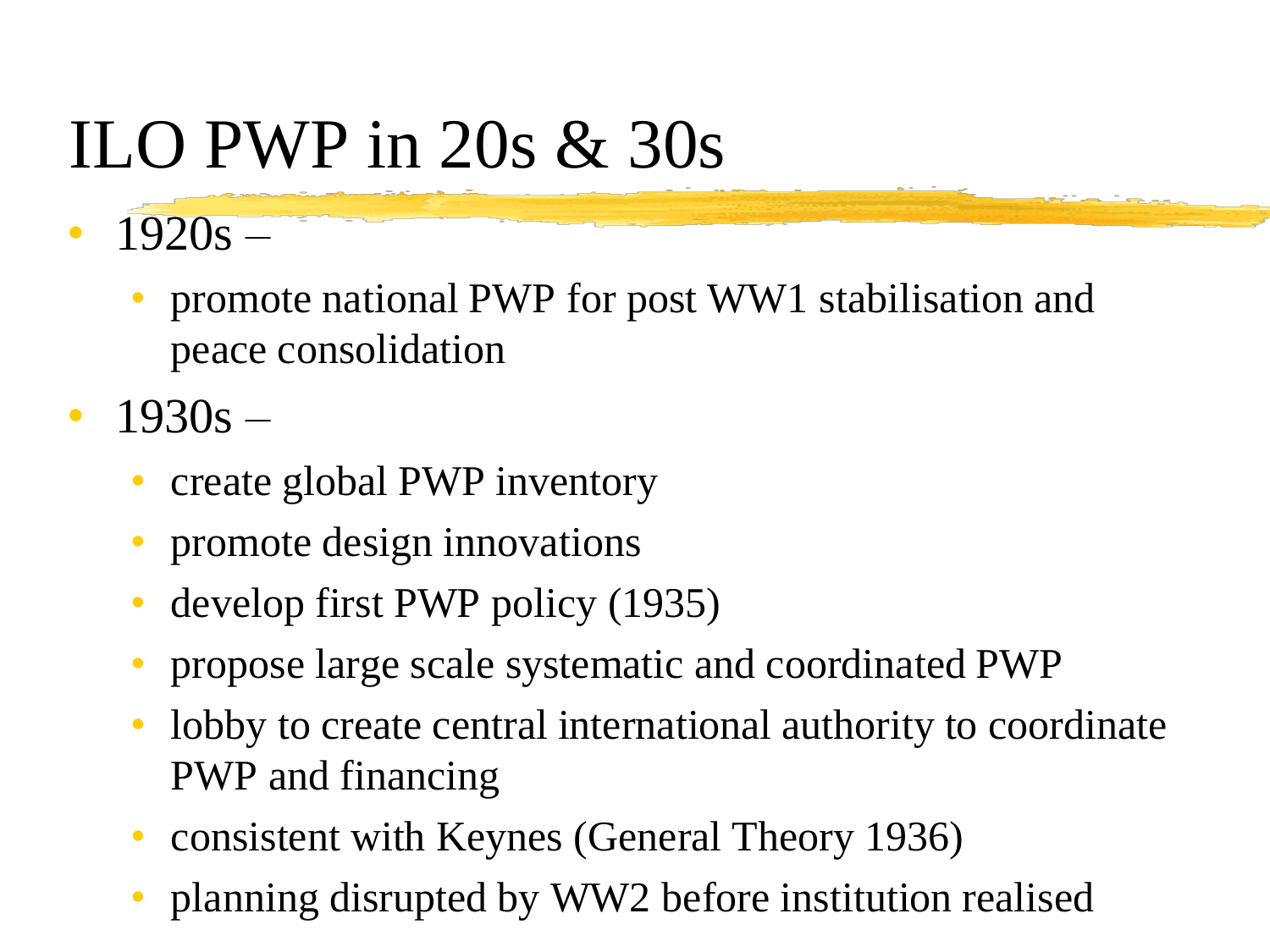### ILO PWP in early 40s

- Era of interventionism & full employment
- Vision ILO as facilitator of world economic cooperation & post war reconstruction
- *A solid majority of economists is now of the opinion that, even in a capitalist system, full employment may be secured by a Government spending programme..."* (Kalecki, 1942)
- One still hears statements here and there to the effect that we cannot *afford (in terms of money) this measure or that, but the great majority of people now realise that what we really cannot afford (in terms of welfare) are mass unemployment and a low standard of living. Moreover, there is no economic reason whatever why we should, and we therefore have a sound basis on which to build for the future.'* (Tait, 1944)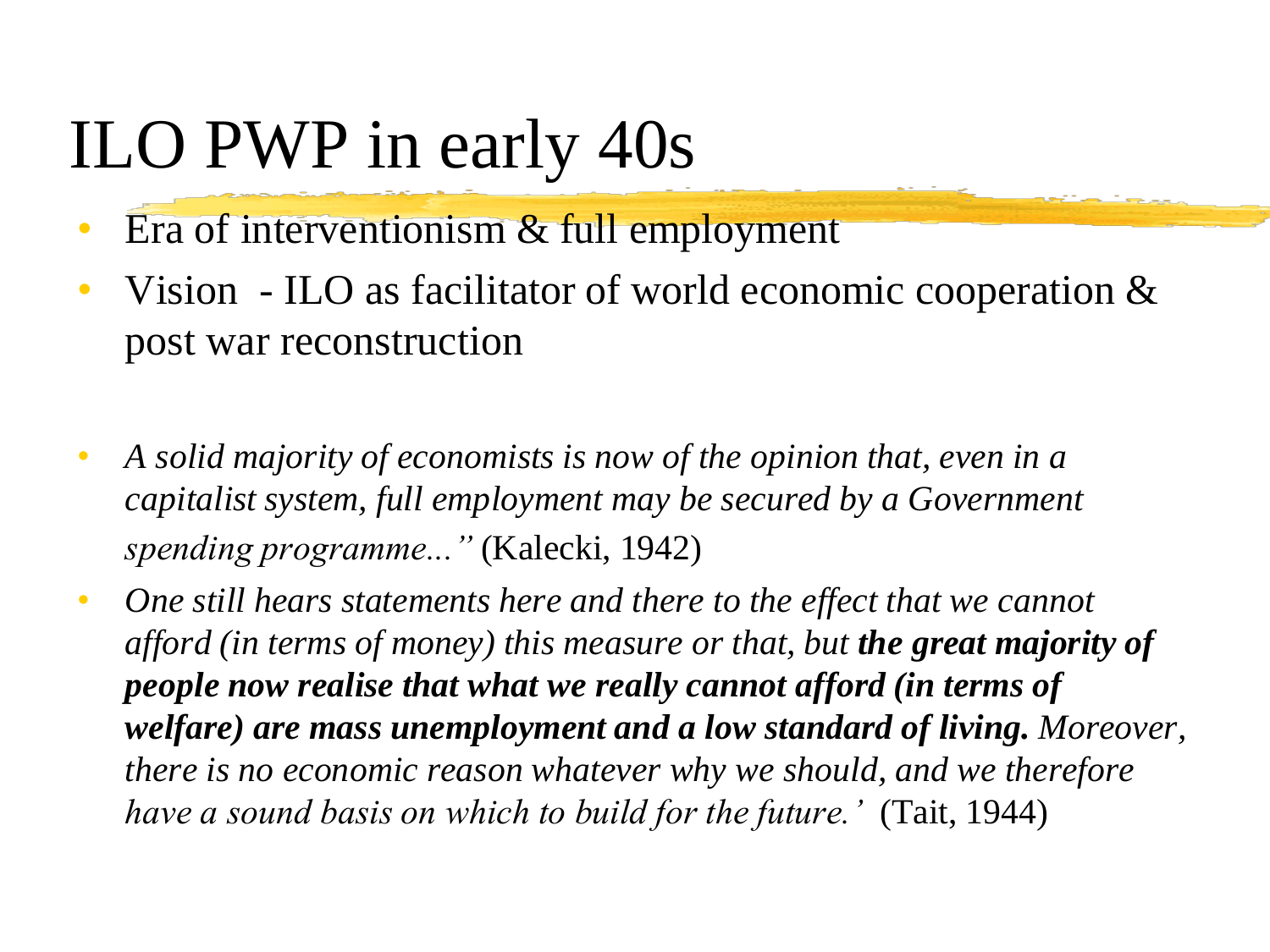## ILO PWP in the post war decades

- 1940s
	- ILO not given reconstruction mandate
	- Post war boom reduced urgency for PWP
	- Cold War, decline in appetite for UN-led transnationalism
	- ILO redefine self step away from PWP vision and leadership aspirations
- 1950s
	- PWP to address seasonal unemployment in developed countries, but no commitment to interventionist approaches
	- ILO re-focus its technical cooperation on newly independent developing countries
	- PWP as response to post colonial capital shortages with goal of stimulating economic growth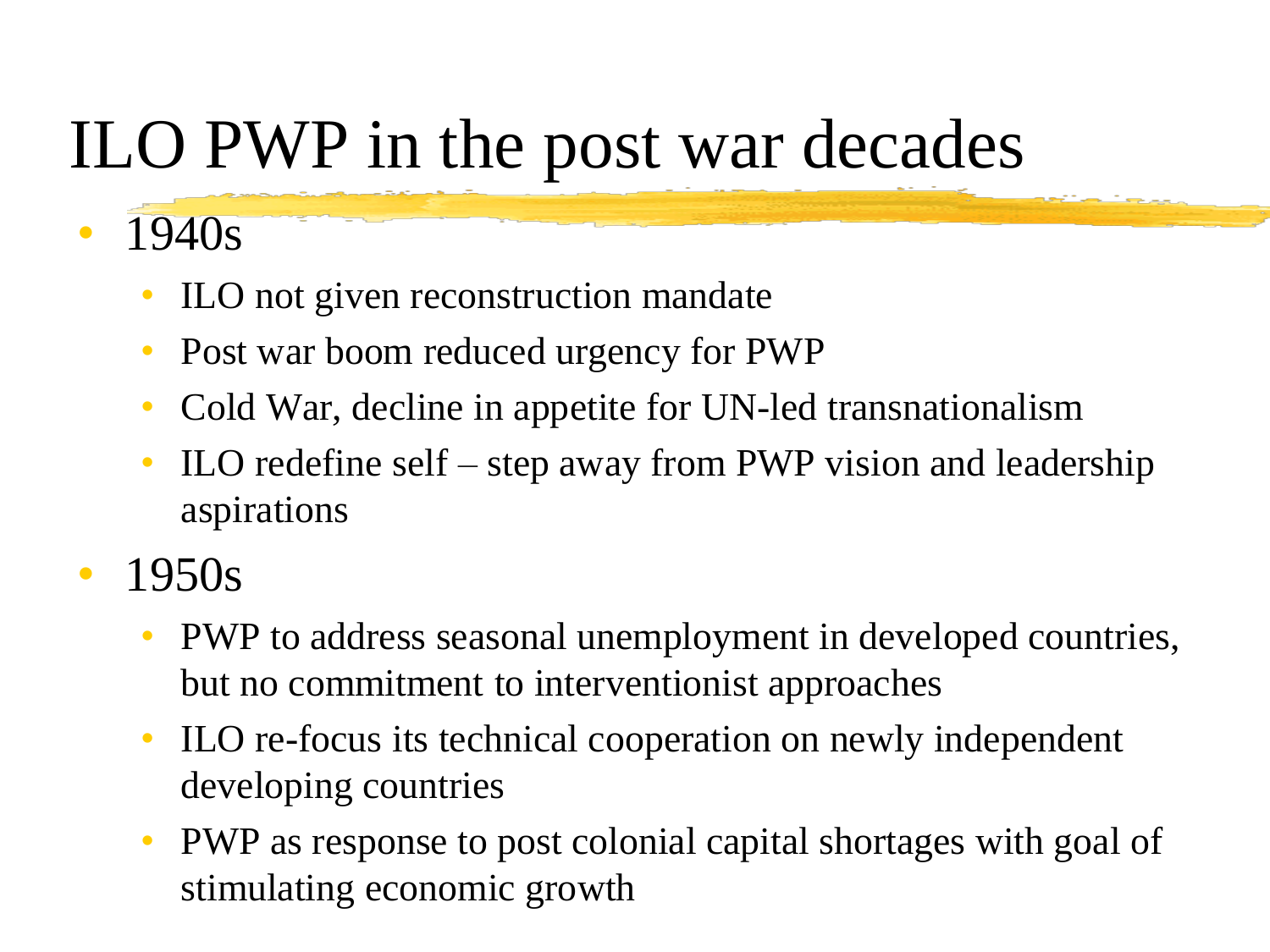# 1960s - UN First Development Decade

- Economic growth failing to generate employment or poverty reduction, particularly in LIC
- Provision of TA to promote PWP and labourintensive approaches
- PWP debate increased from TA to broader policy issues relating to poverty & employment
- Growing unemployment during late 60s major concern, failure of 'Development Decade'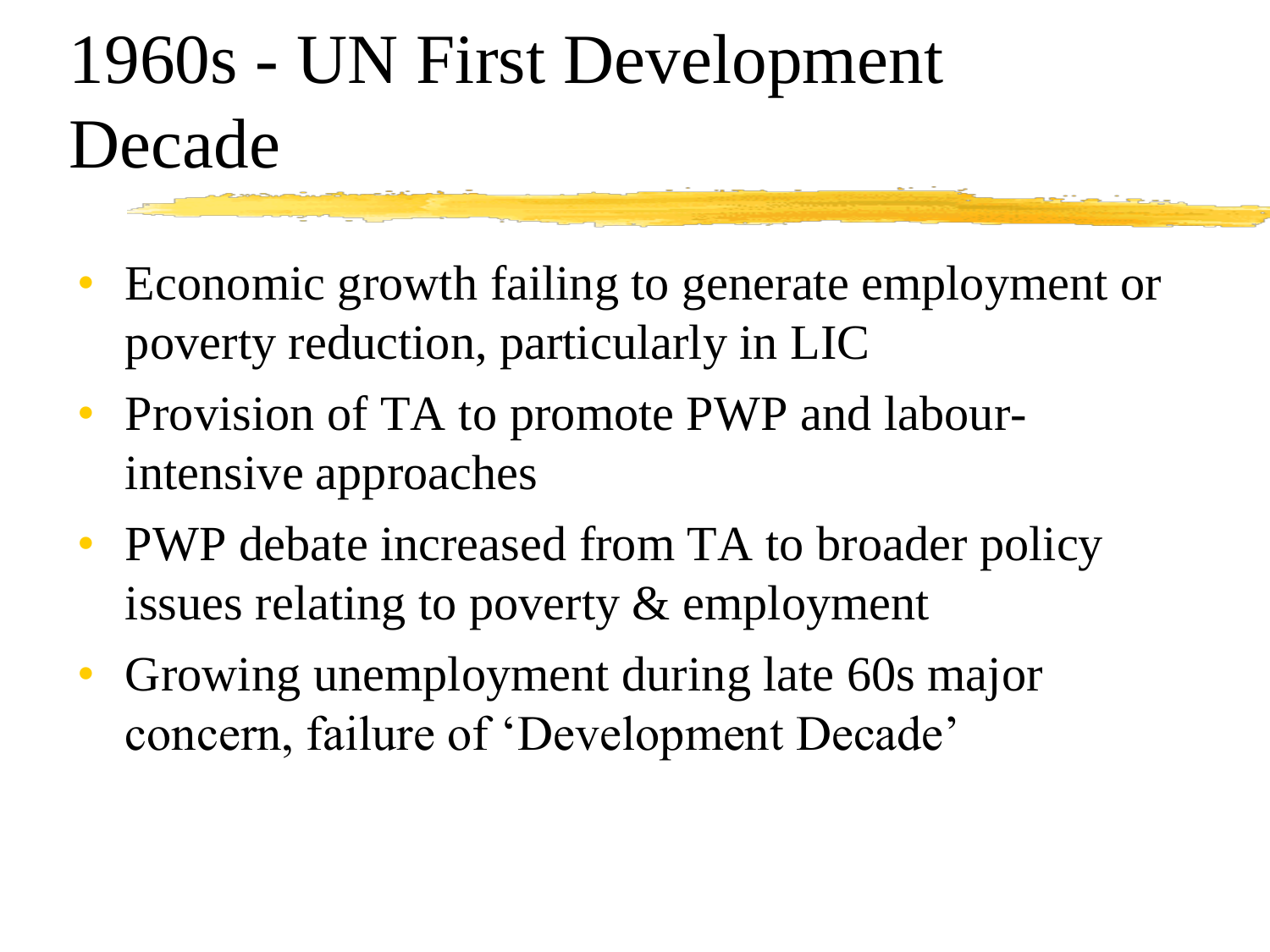# 1970s - World Employment Programme

- WEP (1969) proposes coordinated global programme to address underemployment and unemployment, addressing social and economic development objectives
- After 30 years ILO central role highlighting unemployment as a global challenge and identifying role for itself as part of coordinated international response
- WEP employment missions to explore employment challenges and potential policy responses – Colombia, Sri Lanka, Kenya
- Major research programme creates a theoretic basis for the adoption of LI methods
- Develop technical approaches for optimising the employment intensity (EI) of infrastructure investment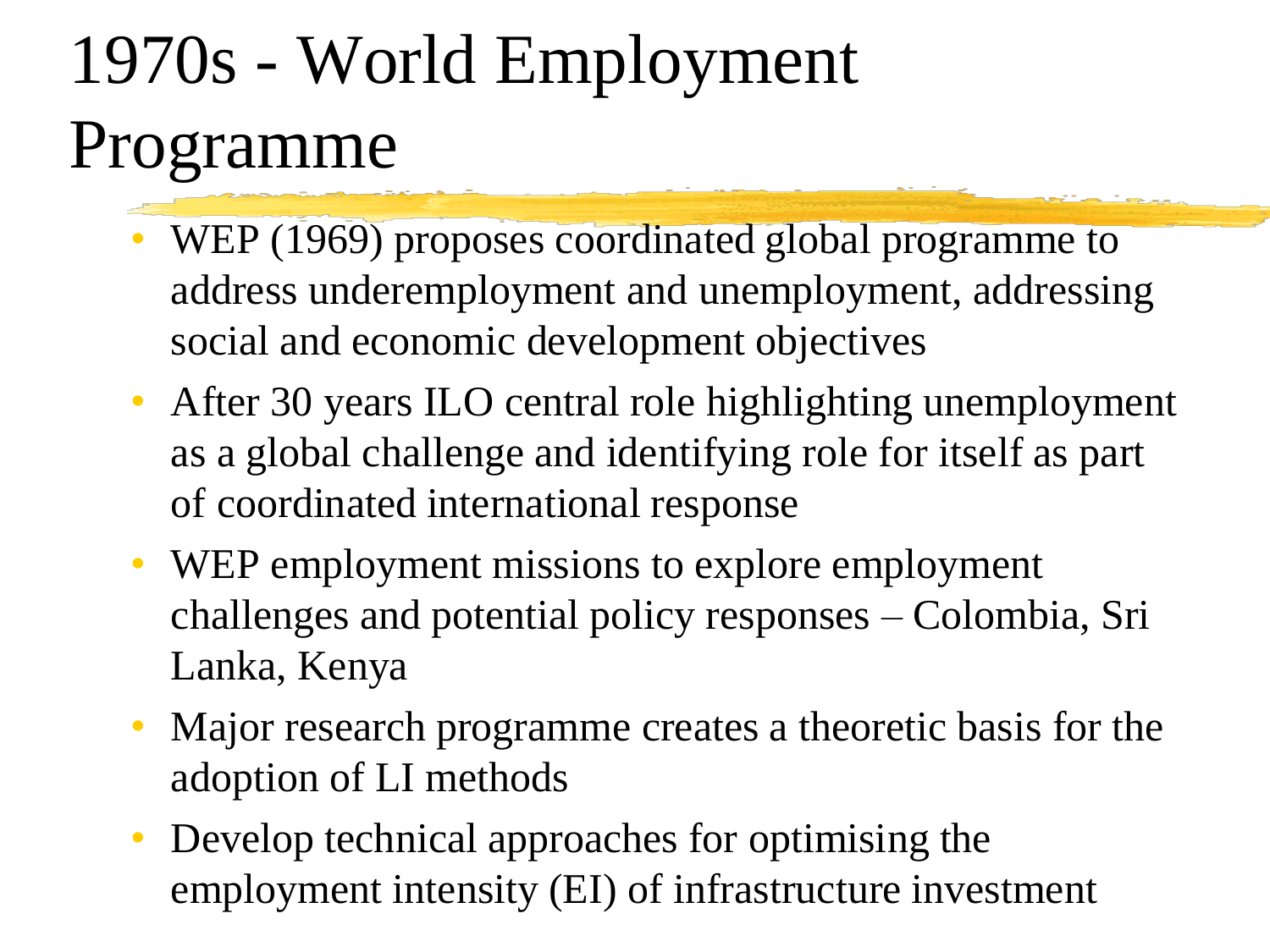## 1970s – shifting the development discourse

- **ILO** radicalism and leadership
- Discourse of WEP growth with redistribution, radical full employment agenda, use of LI to promote a '*shift to a pattern of economic growth that is more employmentintensive, more equitable, and more effective in the battle against poverty'* (Emmerji, 2010)
- ➢Development of LI training centres, and programmes, eg Rural Access Roads Programme, Kenya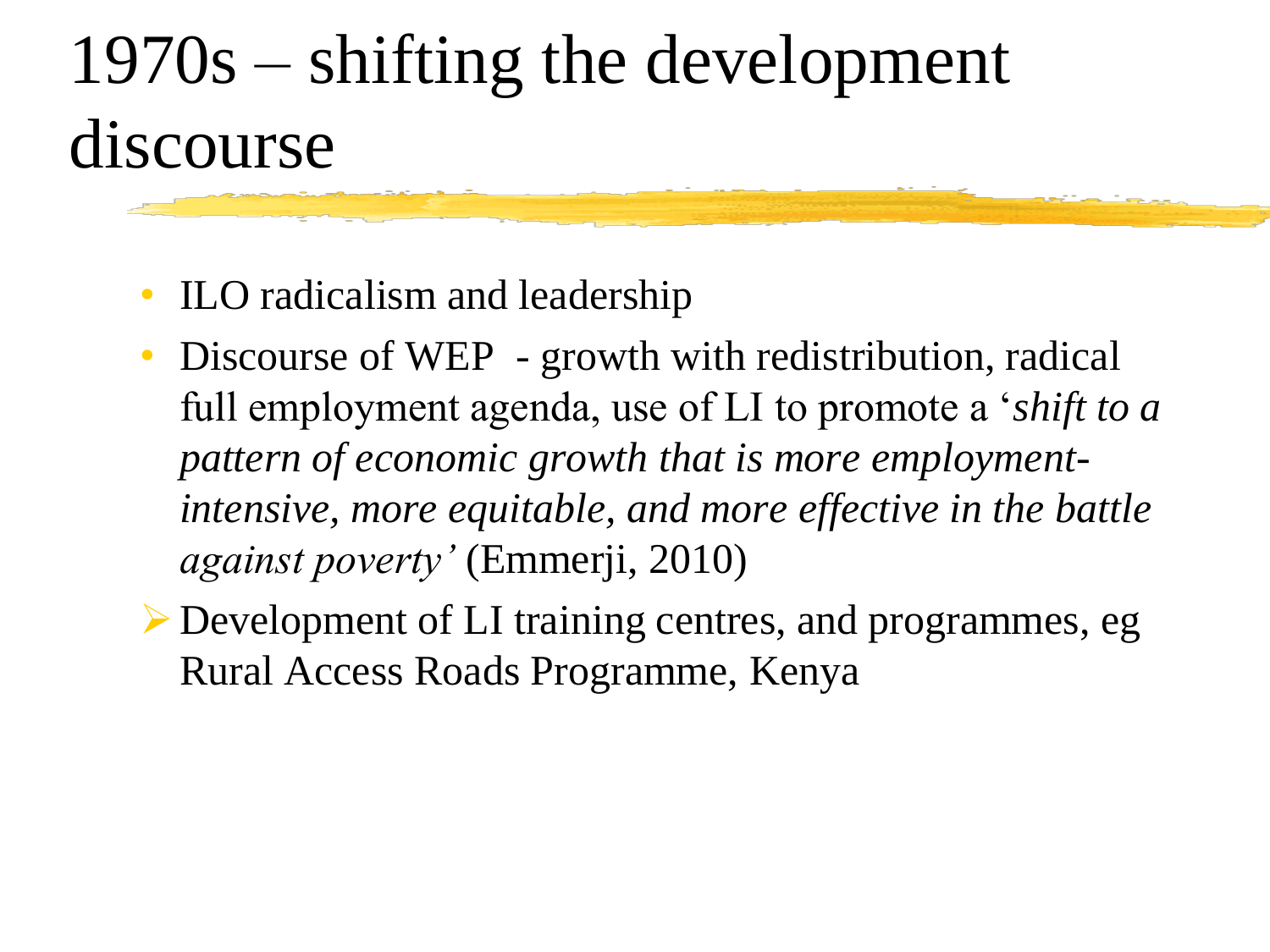#### 1980s – PWP consolidation

- Creation of the Employment-Intensive Investment Programme (EIIP)
- Promotion of 'pro-employment' approaches in construction industry
- Development of global network of expertise on LI construction, capacity building with private and public sector partners, outreach – universities, technical training centres and regional seminars
- Creation of global PWP blue print, export to World Bank
- ➢Rapid change in ideological context reduction in interventionist policies under neoliberalism
- ➢Reduced EIIP budget and capacity
- ➢Closed regional employment teams established under WEP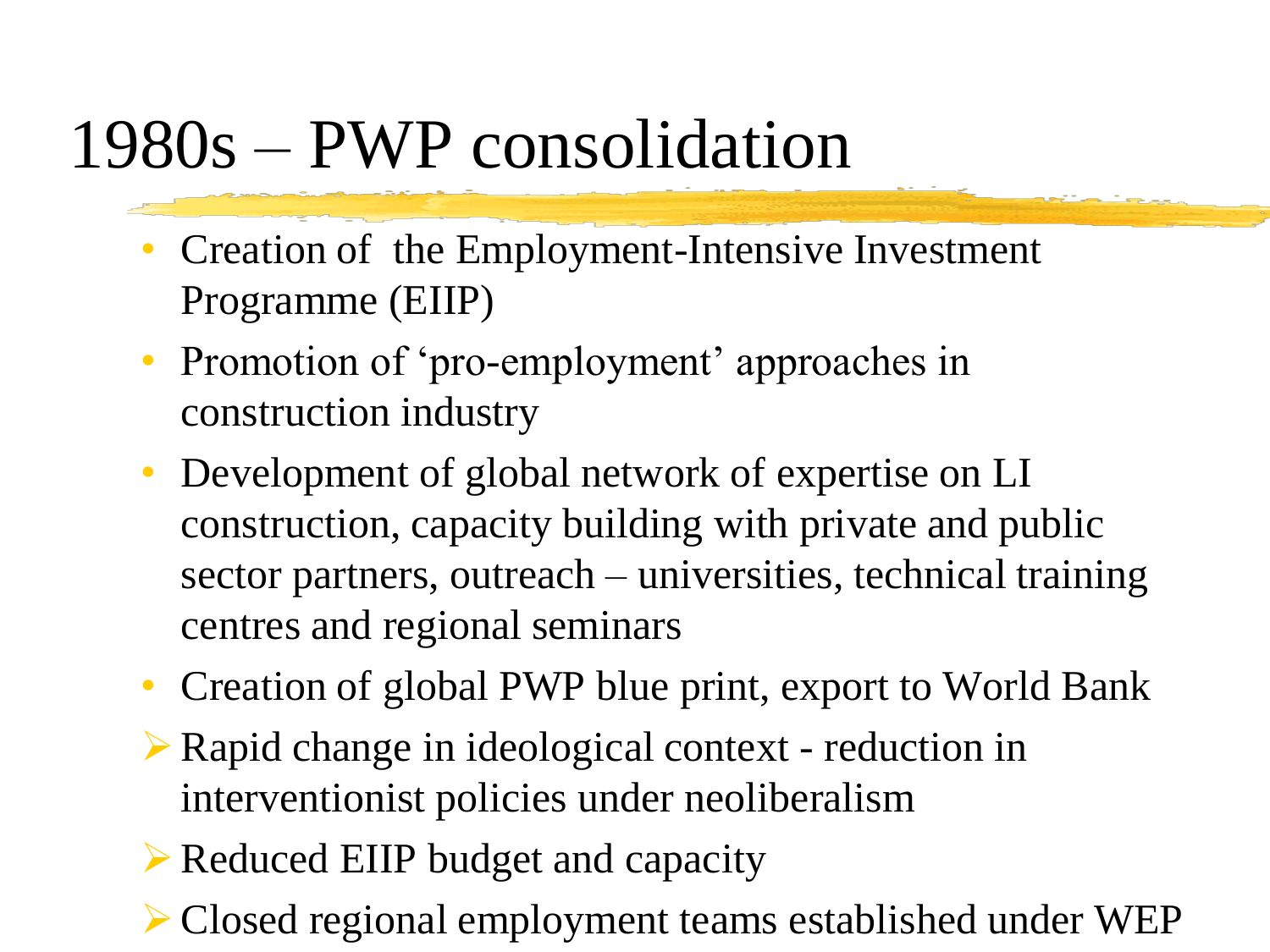# 1990s and 2000s – job creation back on agenda

- 1995 UN *World Summit for Social Development* (WSSD) reopened space for interventionist approach to employment
- ILO *World Employment Report* documented failure of growth to deliver adequate employment, and structural nature of the challenge
- *Decent Work Agenda* promoted employment creation and social protection
- ➢ Increase EIIP profile, budget and activities focussed on country level support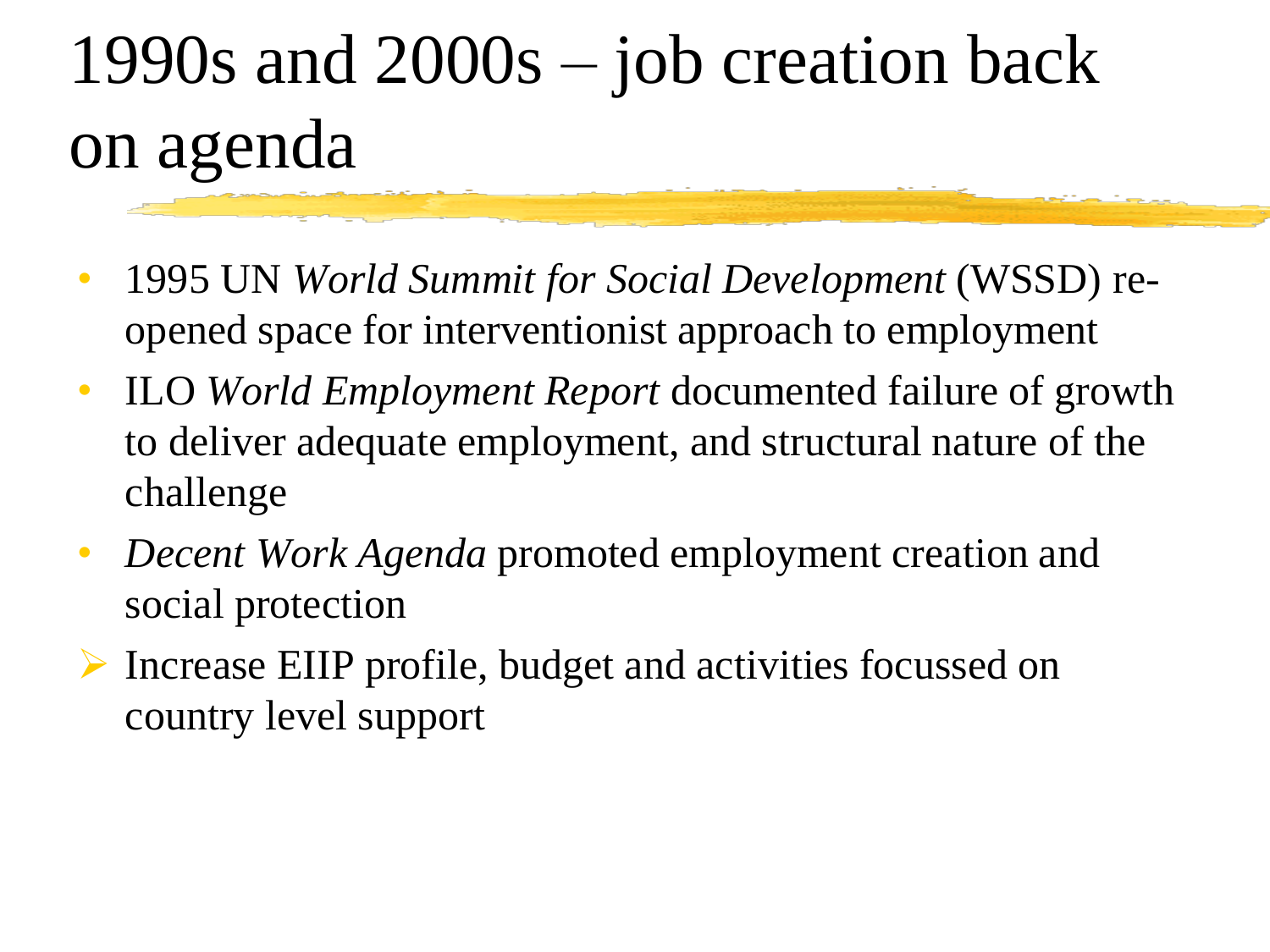# 2010s- a changing development agenda with PWP to the fore

- Social Protection Floor Initiative (2012)
	- PWP for income security for working age poor
- Agenda 2030 and the SDGs (2015)
	- SDG 1 End Poverty
	- SDG 8 Decent Work and Economic Growth
- 2015 Paris Agreement on Climate Change
	- 'Green' PWP activity for mitigation and adaption and Shock Responsive Social Protection
- ➢ ILO take leadership role in PWP coordination and promotion
	- Lead ISPA group to promote international donor coordination on PWP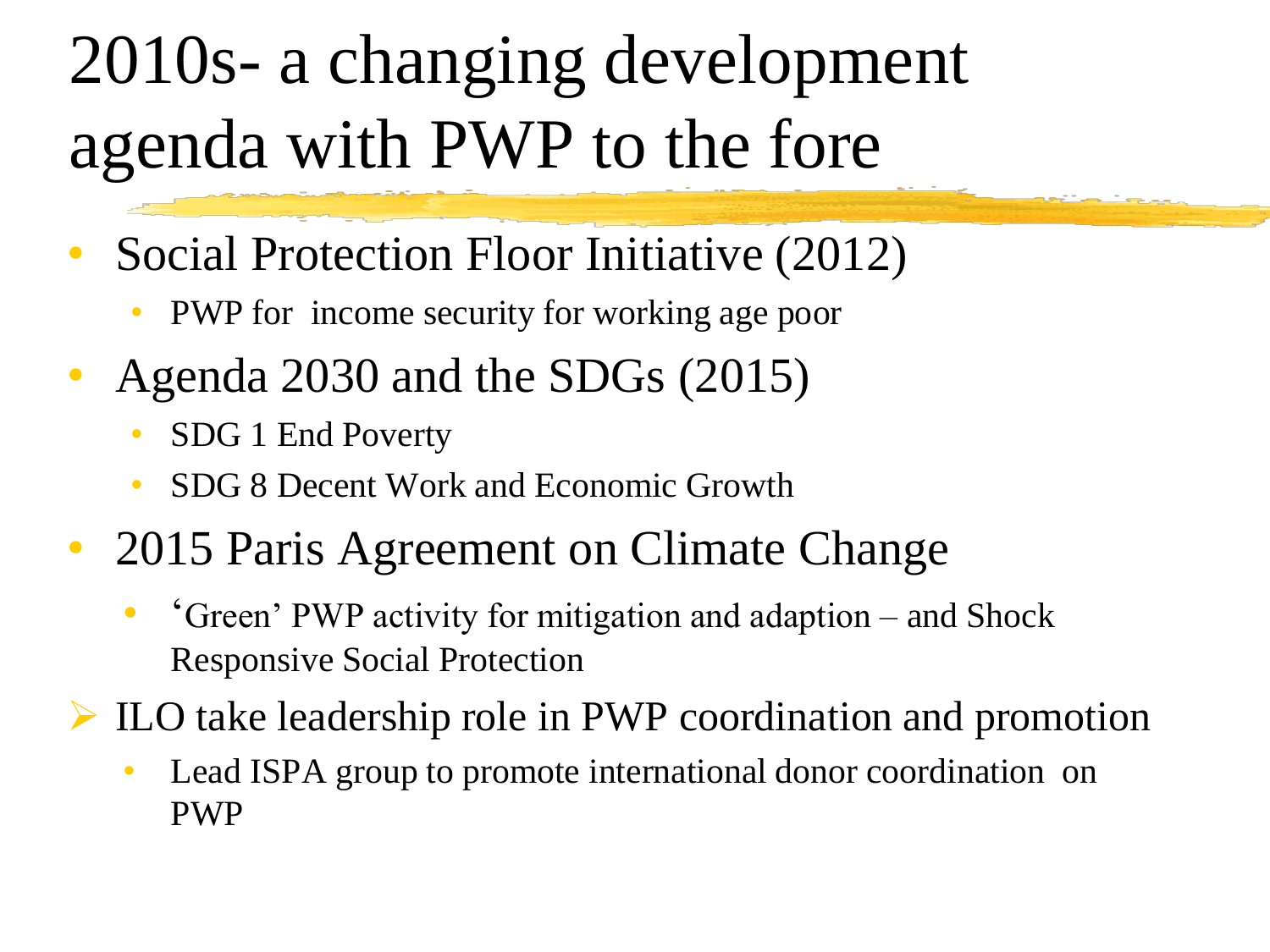# 2020s – role for increased PWP activity?

- Covid
	- interventionist policies and acceleration of public investment for recovery programmes
- Climate events & COP 26
	- need for green investment mass mobilisation for adaptation and mitigation
- 'Global accelerator for jobs and social protection'
	- call for investment in universal social protection, decent work and a just green transition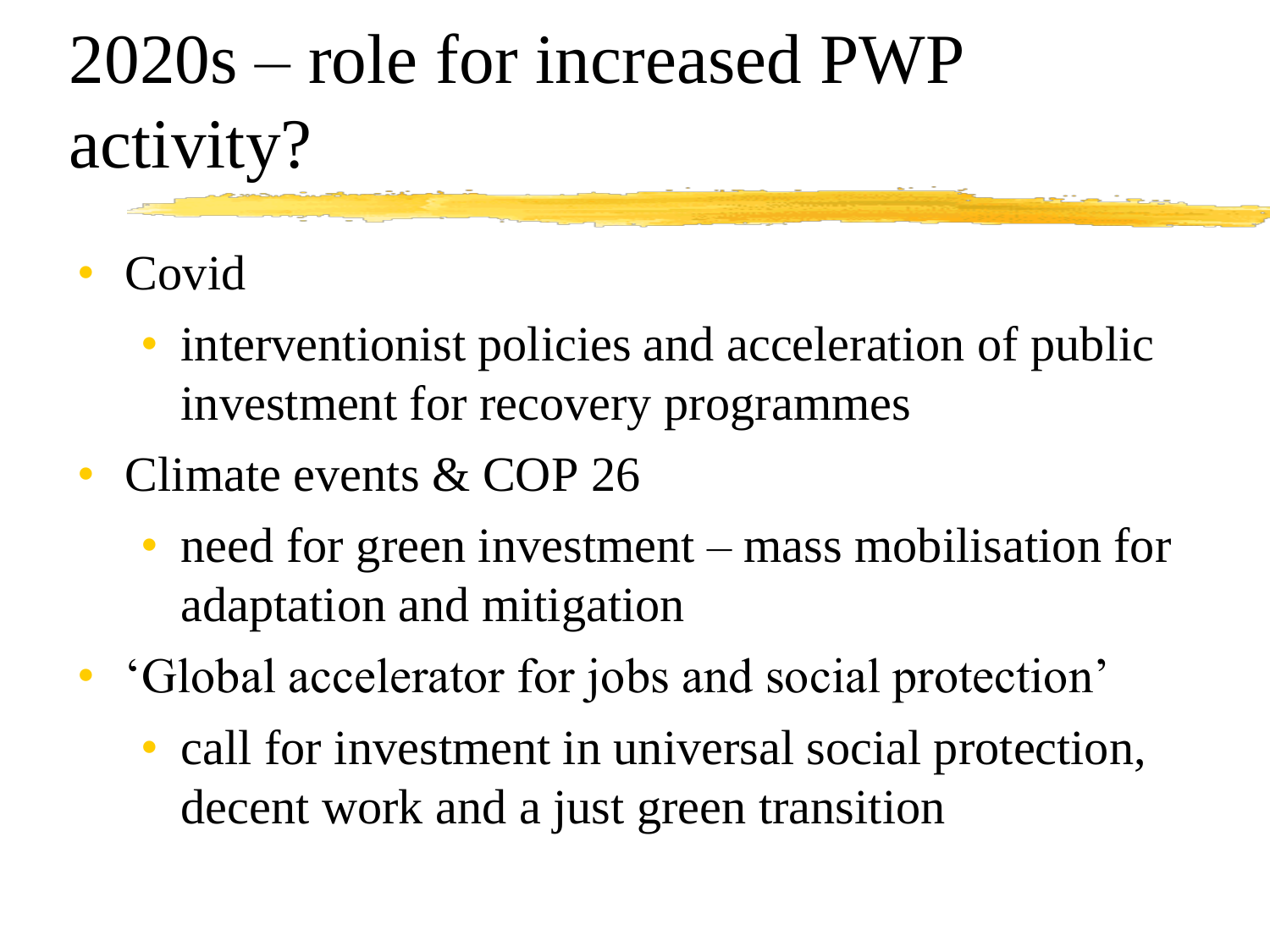#### Current Context

- Economic dislocation
- 'Jobless' growth with under and unemployment
- Persistent poverty in poorest regions of world
- Climate change and environmental challenges (Covid) disrupting labour markets
- Limited social protection coverage 4 million people lack provision (ILO, 2021)
- ➢ Striking similarities with 1919
- ➢ Once again a crisis of poverty and under/unemployment
- ➢ Risk of global social and political destabilisation
- Urgent imperative to address labour market failure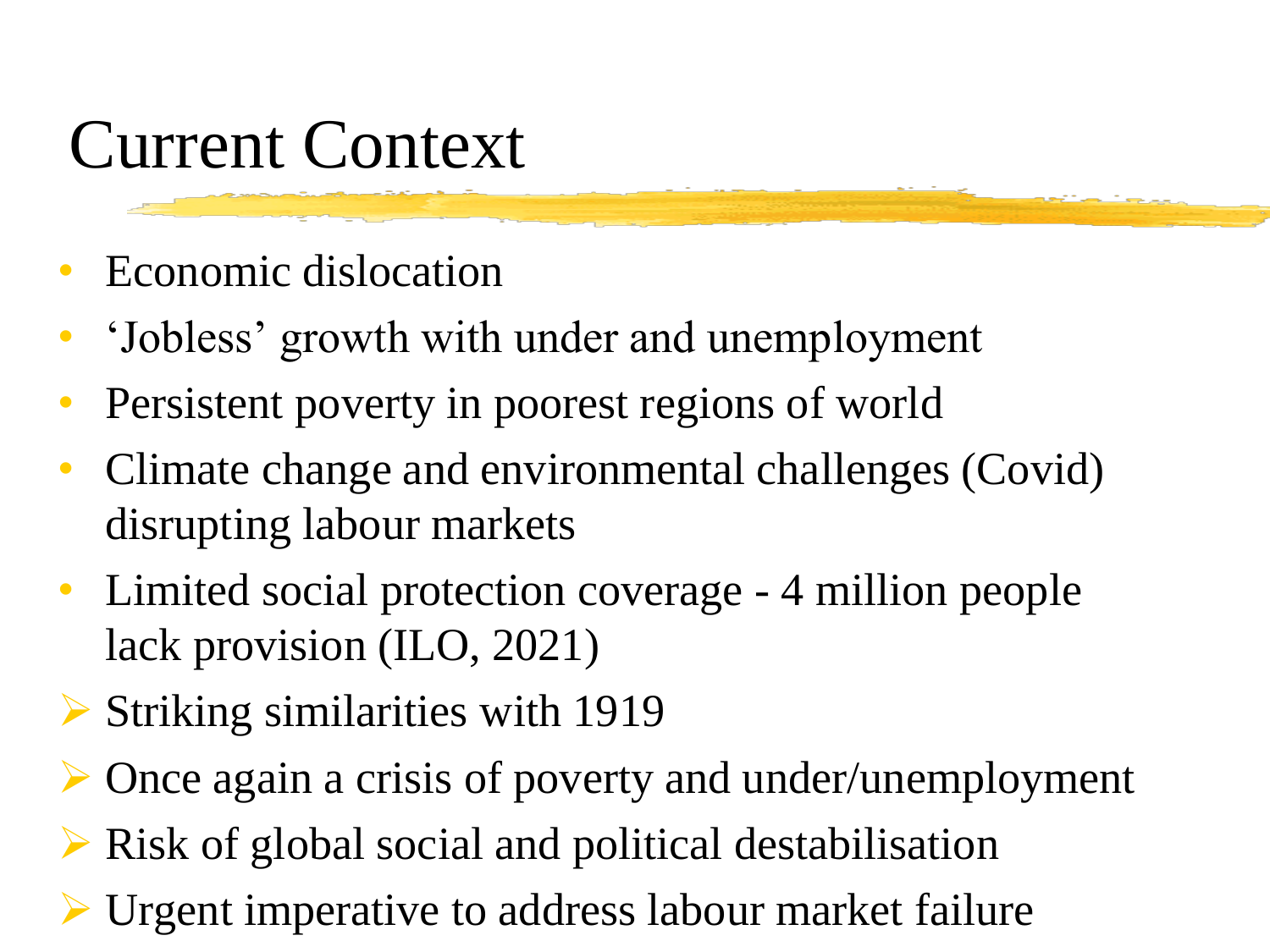## Top line insights: PWP Trade Offs

- PWP are used to address range of policy objectives eg macro-economic, labour market and social protection
- Design varies depending on the priority objective
- Recognise PWP may have multiple objectives which can be in tension
- Consistent set of trade offs repeatedly identified over the century which require design responses
- Main trade offs;
	- Economic growth vs employment creation
	- Quality of assets vs employment creation
	- Social protection provision vs employment creation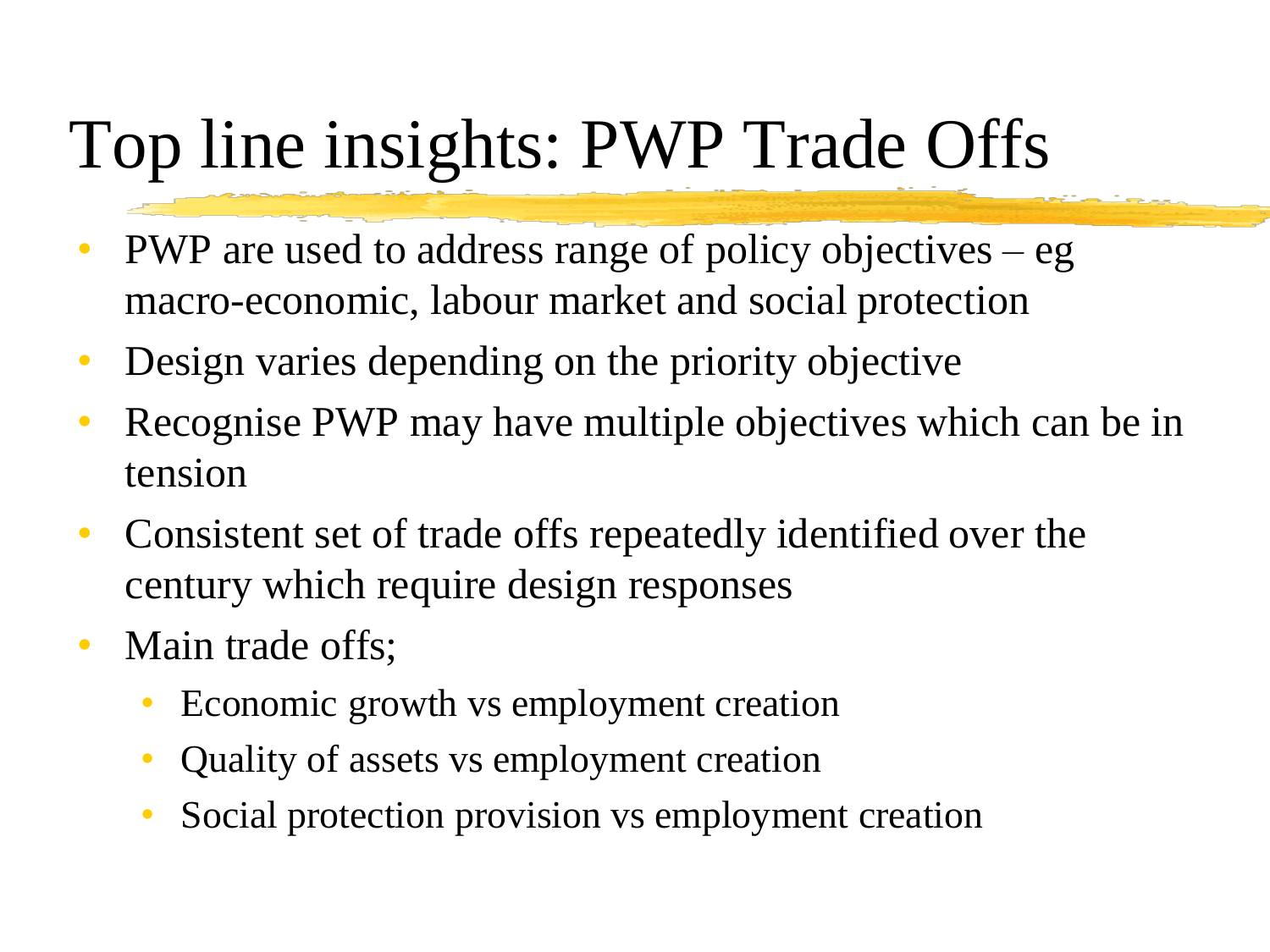### Lessons from history

- Need to ensure technical quality and efficiency
- Need for PWP to be economically, technically and politically feasible, as well as having local ownership
- Need to explore feasibility of expanding PWP beyond construction, (eg to public maintenance, land development, public service ...) to increase labour absorptive capacity and address priority social and economic needs
- (ILR, 1956)
- Need for large scale coordinated interventions in contexts of severe and extensive labour market failure (ILO, 1935)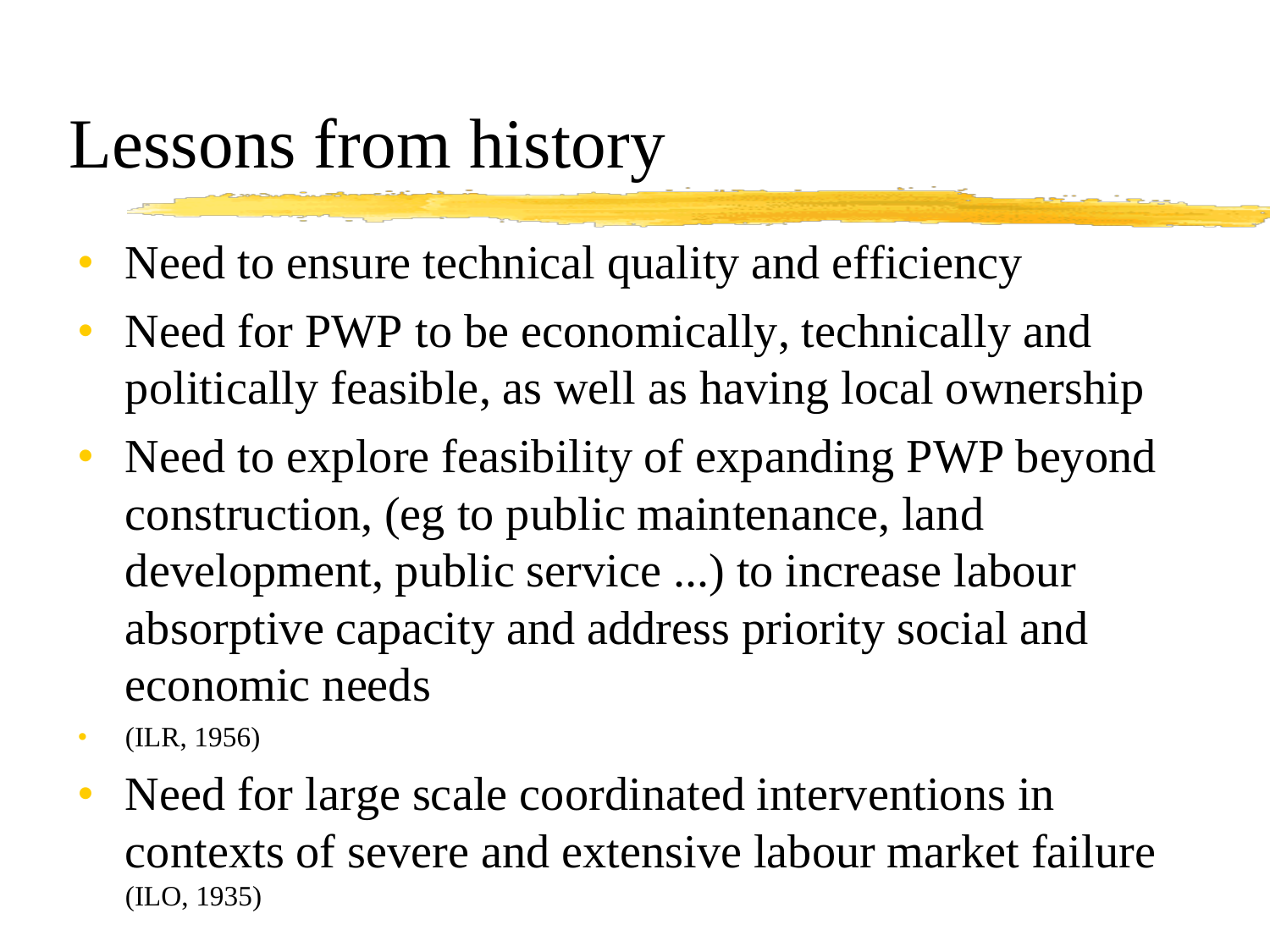## Relevance today

- PWP are consistent thread in ILO work
- Have been used in a wide variety of contexts over last century
- Rich experience technical, institutional & conceptual
- Policy instrument which can address individual poverty as well as the broader challenges of social stability, economic growth and development
- May be appropriate policy instrument in response to current and future challenges
	- Their future potential will be explored in coming sessions